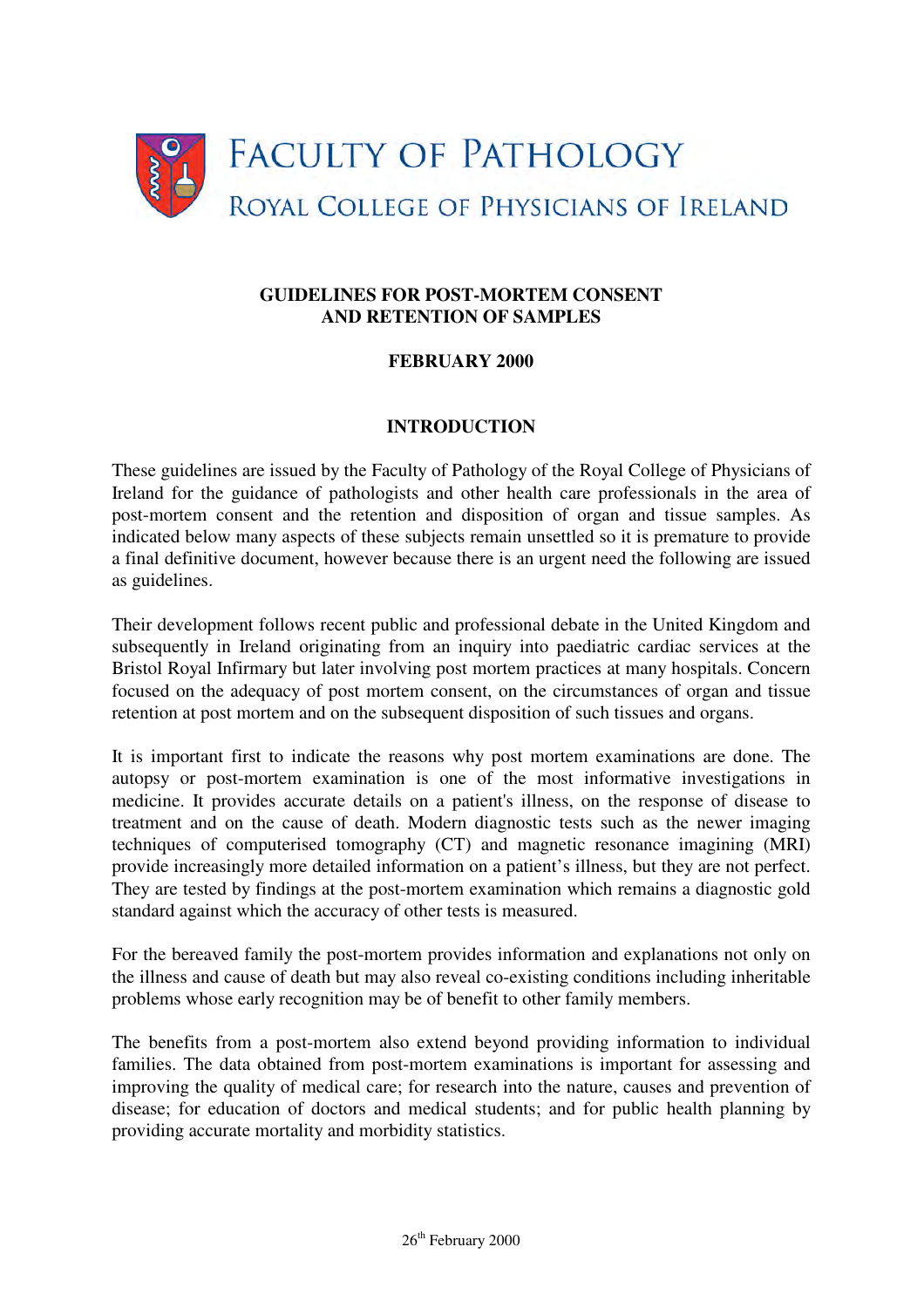Current practice in autopsy pathology was developed many years ago at a time when medical practice was paternalistic and when the principles of informed consent were less developed. The area is particularly difficult as it involves the presentation of an important area of medical practice and scientific inquiry to people who are unfamiliar with the autopsy, and who may find the procedure abhorrent, and at a time of emotional stress. The difficulties are compounded by the absence of a well-defined legal background.

Methods of obtaining consent for a post-mortem examination and the practices of retaining, examining and disposing of organs and tissue which were in use in Ireland up to recently are broadly similar to those in use in most other western countries. Because methods of obtaining fully informed consent had not been developed, implied consent was often assumed in order to retain tissue or organs, if the pathologist determined that it was important to do so for the education of health care professionals or for the advancement of medical knowledge through research. Pathologists were aware that some relatives knew and approved of these approaches but failed to realise that other relatives, especially parents of children who had died, did not know and would be deeply offended when they discovered that organs of their loved ones had been retained without their knowledge. Similarly, when it was necessary to retain organs for technical reasons, for instance if the completion of an autopsy would cause a funeral to be delayed, pathologists sometimes retained the organs to complete the examination but allowed the body to be released for the funeral. In these circumstances pathologists felt that the relatives would prefer for them not to delay the funeral and that it would be inappropriate to inform the relatives in their distress but did not appreciate that many would be offended when they learned what had occurred. In order to achieve the diagnostic, teaching and research functions of the autopsy such retention has been standard practice in both paediatric and adult hospitals and in most cases no records have been kept of organs temporarily retained in this manner. Tissues and organs temporarily retained have usually been disposed of within three to six months by incineration but in some instances, for various reasons, have been kept much longer.

Recent discussions, predominantly in the United Kingdom have focused on:

- 1. Obtaining a truly informed consent to perform an autopsy. In particular it has been stated that it is no longer acceptable to say that certain details were not given to relatives of the deceased in order to avoid causing them further distress.
- 2. Indicating that the permission sought is to make an examination to find the cause of death, the nature and extent of disease and the effects of therapy.
- 3. Obtaining further permission if tissue or organs are to be used for research or teaching.
- 4. Clearly stating what tissues or organs have been retained and defining how they will be disposed of.

The Royal College of Pathologists (RCPath) in the UK, with which the Faculty is closely associated, has led the recent discussion in this area. It has invited comment from medical and other health professionals, lawyers and lay groups and has recently produced a draft document which is available on the College's web site (www.rcpath.org). A final document is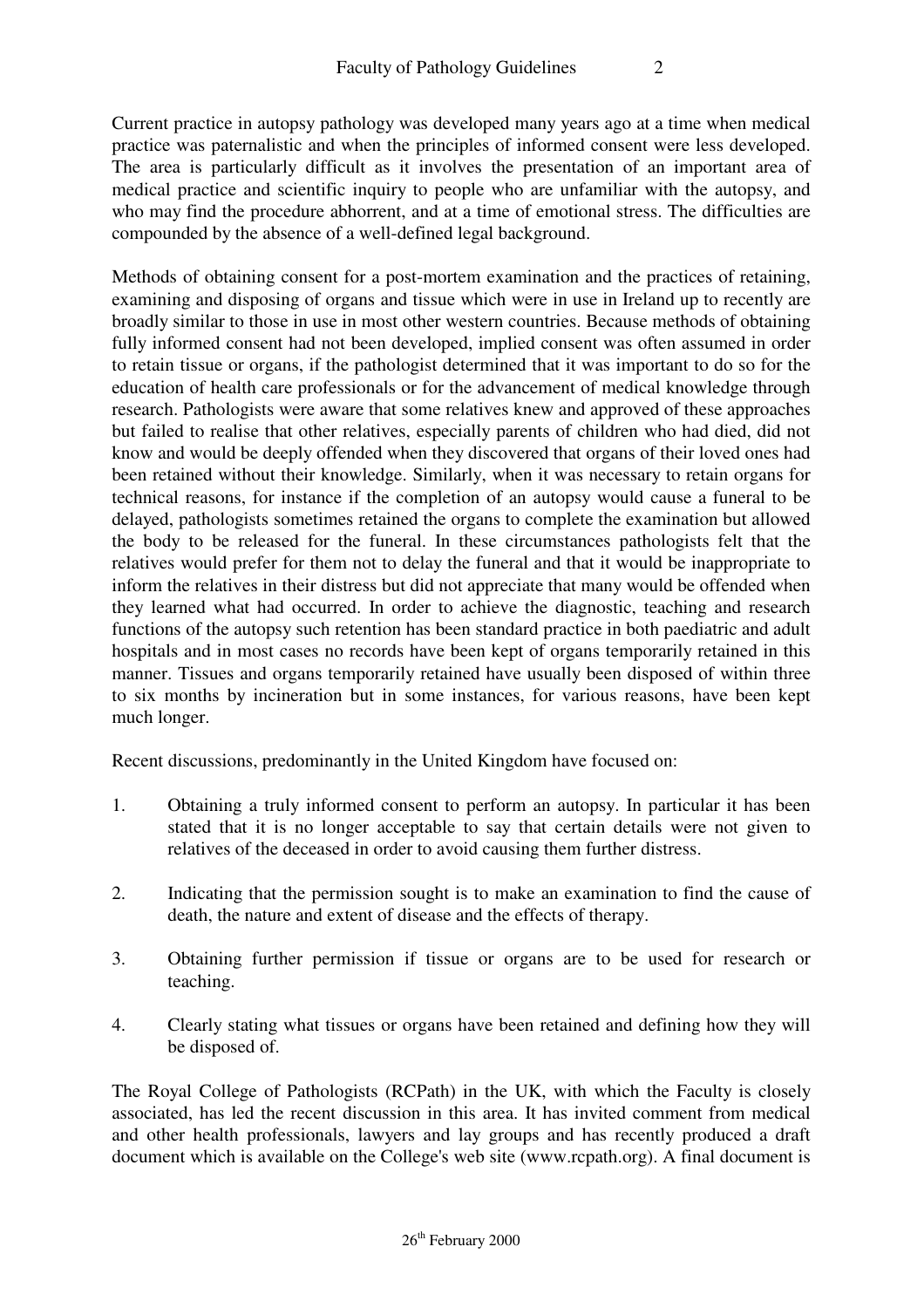planned early this year. The Faculty know of no equivalent discussion in any other jurisdiction.

Most of the RCPath discussions are relevant to Ireland with the major exception of the sections in relation to organ retention. These are based on the UK practice of having funerals many days or weeks after death. The practice of earlier burial which is common in Ireland (and many other countries) will require a different approach to organ retention.

The Faculty is aware that there is a current major review of the Coroners' Service. Some legal issues relating to post mortem practice, which remain at present unresolved, may be clarified by the deliberations of that group.

It is recommended that a liaison group of lay people be formed, possibly in conjunction with the Faculty of Pathology or the Royal College of Physicians of Ireland, to help develop the final recommendations

It is proposed to issue final guidelines later when there is more complete information and organisation in several areas including the report of the coroners' review group, the establishment of a lay liaison group, and receipt and discussion of the final RCPath document.

*The attached guidelines have 4 sections and appendices* 

*1) guidelines for obtaining consent for post mortem examinations 2) an information sheet for relatives 3) guidelines for retaining tissue and organs 4) guidelines for disposition of tissues and organs*

*The appendices include the following model forms and information sheets* 

*1a: Hospital (non-Coroner's) Post Mortem Consent Form 1b: Coroner's Post Mortem Form (for obtaining consent to retain tissue and organs for Research and Teaching) 2a: Information Sheet on Post Mortem Examination (question and answer format) 2b: Information Sheet on Post Mortem Examination (narrative format)* 

# **I. CONSENT:**

- 1. Consent for post mortem examination should be requested by: A senior member of the medical staff caring for the patient. A senior nursing officer on duty. A designated bereavement officer.
- 2. Pathologists have a duty of education to medical, nursing and paramedical staff about the purpose and nature of autopsy practice to facilitate informed discussion with relatives at the time of death.
- 3. Consent for use of tissue for teaching and/or research should be specifically sought.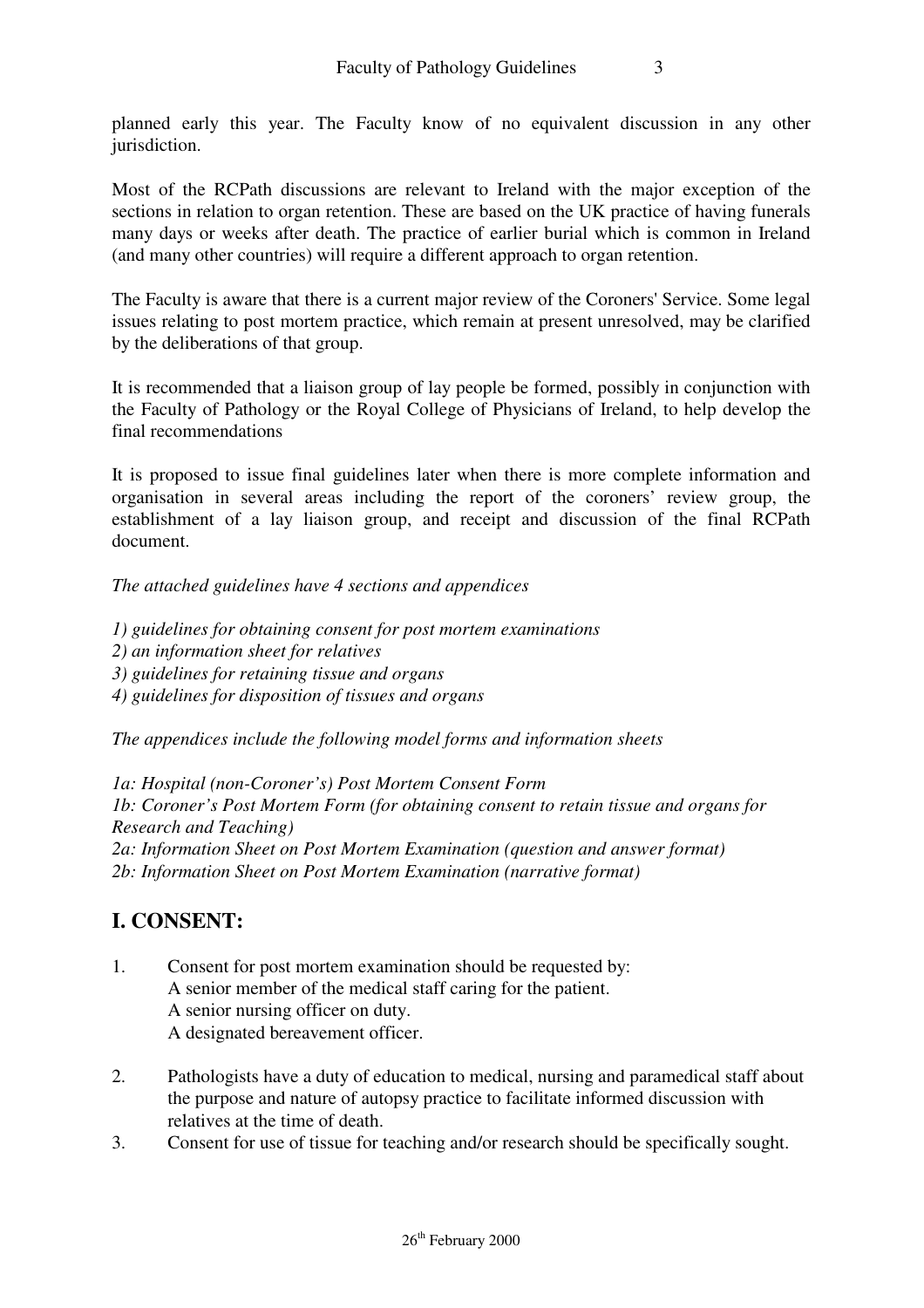- 4. An information sheet containing information regarding the legal and practical aspects of both autopsy, funeral arrangements, death certification and the disposition of organs retained during the procedure should be available to staff and relatives.
- 5. Consent for the performance of an autopsy is sought by medical staff involved in the care of the patient. It is not sought by the pathologist who will ultimately undertake the examination. However, Consultant pathology staff should be available for either direct or indirect discussion with relatives if further clarification about any post mortem issues is required. As not all relatives will wish to discuss this difficult and sensitive area, information may be given in a staggered or step-wise fashion, for example, by asking 'do you wish to have any more information about the postmortem examination?' It is emphasised that the pathologist should seek the consent of the requesting clinician before meeting family members before or after the performance of an autopsy.

## 6. Limited Post-mortems

Following discussion with relevant medical personnel, including, where appropriate, the pathologist, family members should be given the opportunity to limit noncoroner's post-mortem examinations to areas of specific interest, for instance by confining the examination to the chest or to the abdomen. In the case of autopsies directed by the coroner, a limited autopsy may only be performed when specifically authorised by the coroner.

# 7. Coroner's Post-Mortems

While a coroner's post mortem examination does not require consent of relatives, this does not absolve medical or nursing staff from a duty to inform relatives about the purpose and nature of the post mortem examination. The coroner may not provide permission for retention of organs or tissue for research or teaching; permission for these areas must come from the next of kin. It is recommended that medical staff discussing such details with the family should record the fact of their discussion either in the patient's notes or using a form specifically designed for such a purpose which also allows the next of kin to indicate if they will permit organs or tissues to be retained for education or research (See Appendix 1).

# 8. Next-of-Kin

Permission for a non-coroner's autopsy examination must be sought from the next-ofkin. The medical staff seeking consent should satisfy themselves that no closer relatives (who may therefore have a superior right over the disposition of the body) exist. Similarly, they should be satisfied that the patient has not made a living will specifically precluding a post-mortem examination. The pathologist should be directly informed of any disputes that may have arisen between relatives regarding the performance or extent of a post-mortem examination.

# *Sample consent forms are attached (See Appendix 1a and 1b)*

*1a Model Consent Form for Hospital (non-Coroner) Post Mortem Examination. 1b Model Consent Form for Retention of Tissue or Organs for Research or Teaching in a Coroner's Post Mortem Examination.*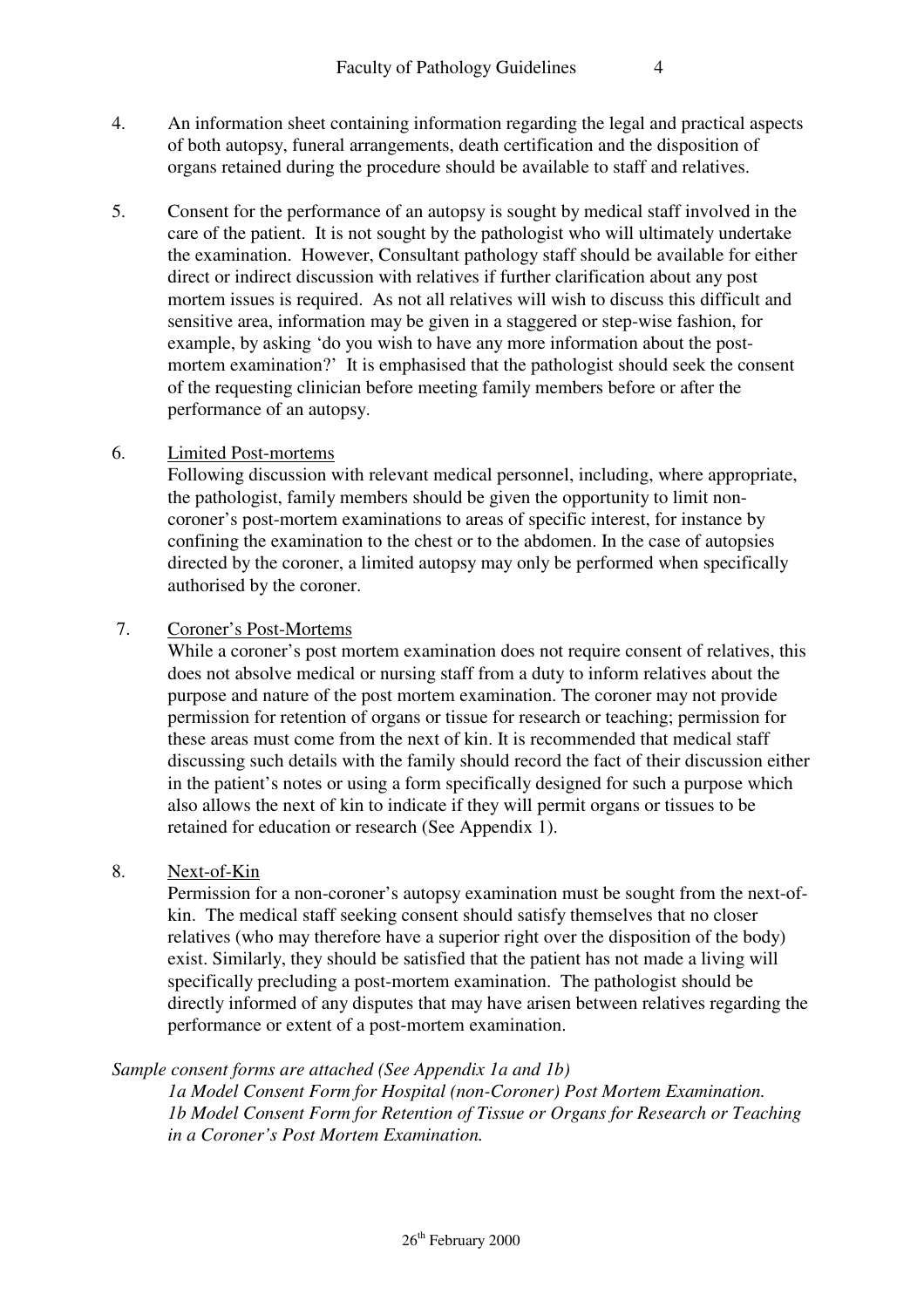# **II. INFORMATION LEAFLET**

An information leaflet should be provided to the next-of-kin to discuss the purpose and nature of autopsy as well as other areas of relevance, for example death certification.

# **III. RETENTION OF ORGANS AND TISSUES**

1. The Faculty of Pathology strongly endorses high quality post mortem examinations which are an essential component of hospital practice and audit. The retention of samples (blood, tissue or organs) remains an integral part of such an examination, the relevance and completeness of which would be substantially compromised were the retention of such samples always precluded. In addition to those circumstances where retention facilitates subsequent evaluation, there are circumstances where the risk of infection to the pathologist and other members of staff present at the autopsy preclude examination of unfixed tissues or organs

The determination of which samples are appropriately retained at post mortem examination for the purpose of diagnosis must remain at the discretion of the pathologist performing or supervising the examination. While review of case notes and discussion with clinical staff may suggest likely areas of interest prior to the post mortem examination which may lead to an informed discussion with relatives at that time, post mortem examinations frequently detect previously unrecognised abnormalities which may extend the range of samples which need to be retained. Therefore, it is recommended that a more general consent to the retention of any necessary samples or organs be sought.

With rare exceptions, detailed laboratory examination of retained organs precludes return of the organ to the body prior to the funeral service. These guidelines differ from those of the Royal College of Pathologists, partly reflecting funeral practice in Ireland. Where possible, families who indicate that they wish to delay funeral services to facilitate the return of temporarily retained organs prior to the funeral should be accommodated.

Preservation of the microscopic slides and blocks by the Pathology department is demanded by the various international bodies that regulate pathology practice, such as the Royal College of Pathologists and the College of American Pathologists. In addition to forming part of the patient record, this material is also available for further study for the potential benefit of the family. This material also allows objective evaluation and re-evaluation of disease processes in an individual should any new knowledge or medical insight come to pass years after death.

2. Education

Where the primary purpose of retention of tissues is for the education of hospital medical staff, specific consent for such retention is required and should be indicated on the post mortem consent form.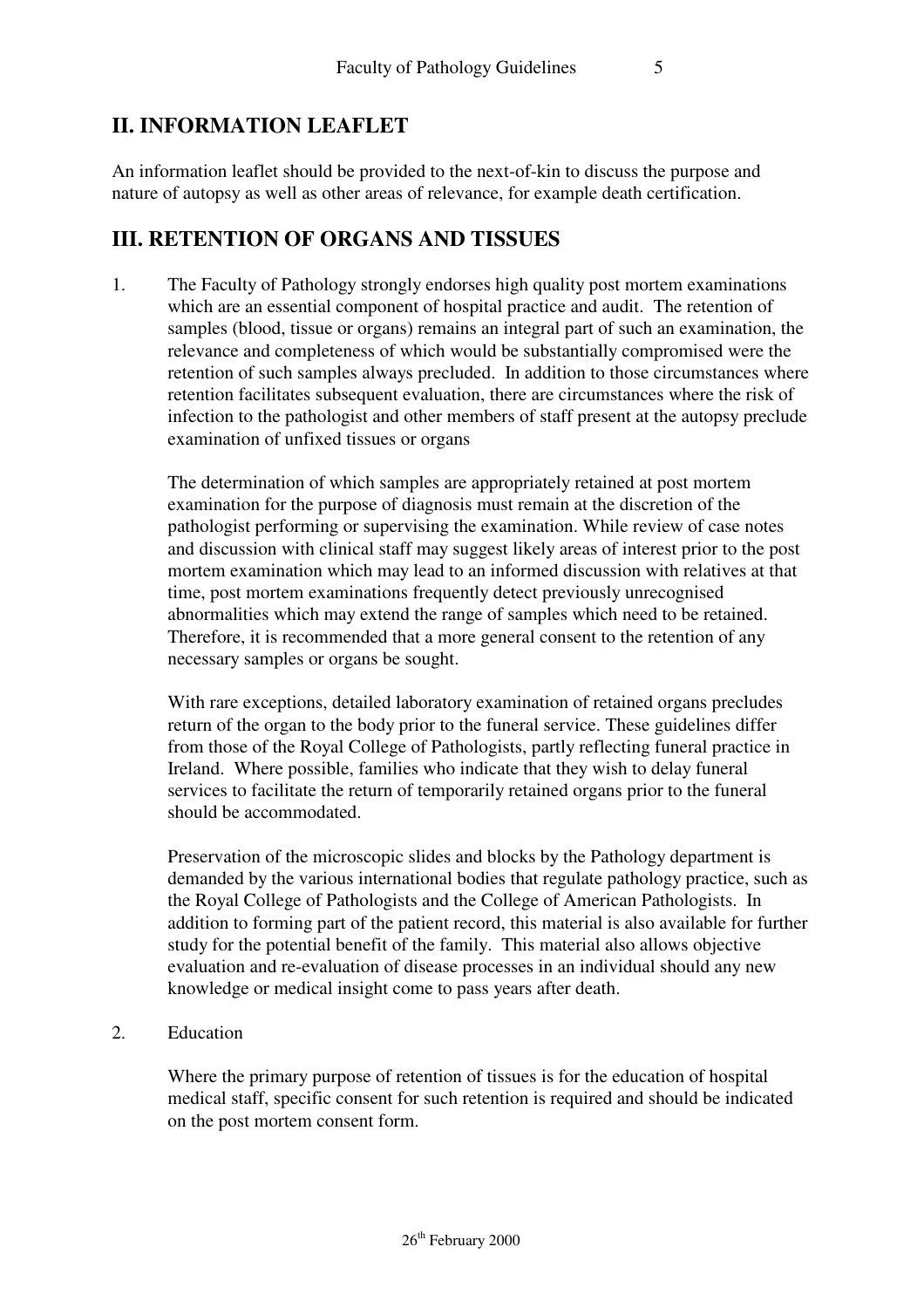3. Research

Where the primary purpose of retention of tissues is for the purpose of research, specific consent for such retention is required and should be indicated on the post mortem consent form. Examples of such documents are provided in a question and answer format, which many may find easier to read (appendix 2a) or in a document format, which although more difficult to read may provide more detailed information (appendix 2b).

4. Coroner's Cases

When a post mortem is performed at the request of the Coroner, consent for the retention of tissues or organs for either education or research must have the permission of the Coroner in whose jurisdiction the post mortem is performed. In addition, such retention should have the specific consent of the relatives or the deceased, documented on the appropriate consent forms.

# **IV. THE ULTIMATE DISPOSITION OF RETAINED ORGANS**

- 1. The ultimate disposition of organs retained at post-mortem should reflect, where possible, the wishes of the individual family. Where families wish to inter the organs with the body, such an arrangement should be facilitated. It is preferable that such arrangements be made through a funeral director's service. Where families express no wish to reclaim organs, a sensitive, acceptable alternative arrangement should be put in place by the hospital, for instance cremation, burial in suitable plot or incineration.
- 2. Coroner's Autopsy

At present, it is assumed that the Coroner makes no specific order for the retention of tissues beyond the date in which he or she either registers the death or closes the Inquest. Pending any specific legal instructions to the contrary, organs should be handled in the same manner as non-coroner's cases beyond that date.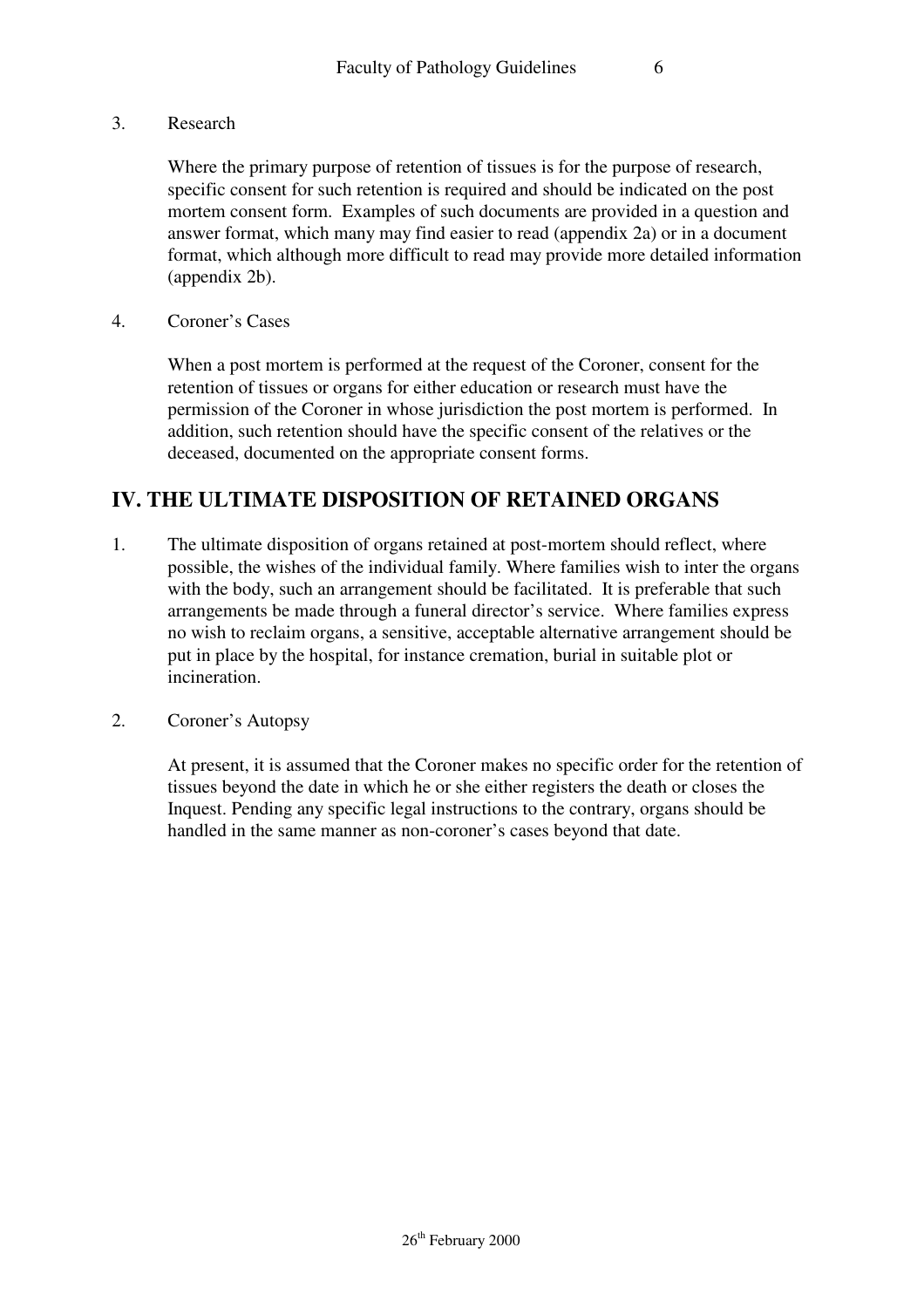Appendix 1A:

### **HOSPITAL (NON-CORONER) POST MORTEM CONSENT FORM**

I, ..................................... hereby give my consent to the performance of a post-mortem examination on the body of ....................................................

I am not aware that the deceased has expressed any objection or that any other relative objects.

I understand that this examination is carried out to establish the cause of death, clarify the extent of a disease process and to examine the effects of treatment, a process which involves retention of tissue and may involve retention of organs for detailed laboratory examination. I confirm that I have been given a post-mortem information sheet and that I understand that I have the right to refuse this examination.

It has been explained to me that tissues and organs which are removed during the post mortem may be of value in medical education and research.

| I agree that tissue/organs retained at post-mortem may be made<br>available for the education of doctors and students.                                                                            | Yes / No |  |
|---------------------------------------------------------------------------------------------------------------------------------------------------------------------------------------------------|----------|--|
| I agree that tissue/organs retained at post-mortem may be made<br>available for medical research.                                                                                                 | Yes / No |  |
| A limited autopsy may not result in a full explanation of an illness<br>but may, nonetheless, provide important information. Are there any<br>limitations imposed on the post-mortem examination? | Yes / No |  |
|                                                                                                                                                                                                   |          |  |
| Temporarily retained organs will be disposed of sensitively in accordance<br>with hospital practice. Please state here if you wish to make an<br>alternative arrangement                          | Yes / No |  |
|                                                                                                                                                                                                   |          |  |
|                                                                                                                                                                                                   |          |  |
| informed basis.                                                                                                                                                                                   |          |  |
| Date:                                                                                                                                                                                             |          |  |
| I confirm that verbal consent was given over the phone                                                                                                                                            |          |  |
|                                                                                                                                                                                                   |          |  |
| 26 <sup>th</sup> February 2000                                                                                                                                                                    |          |  |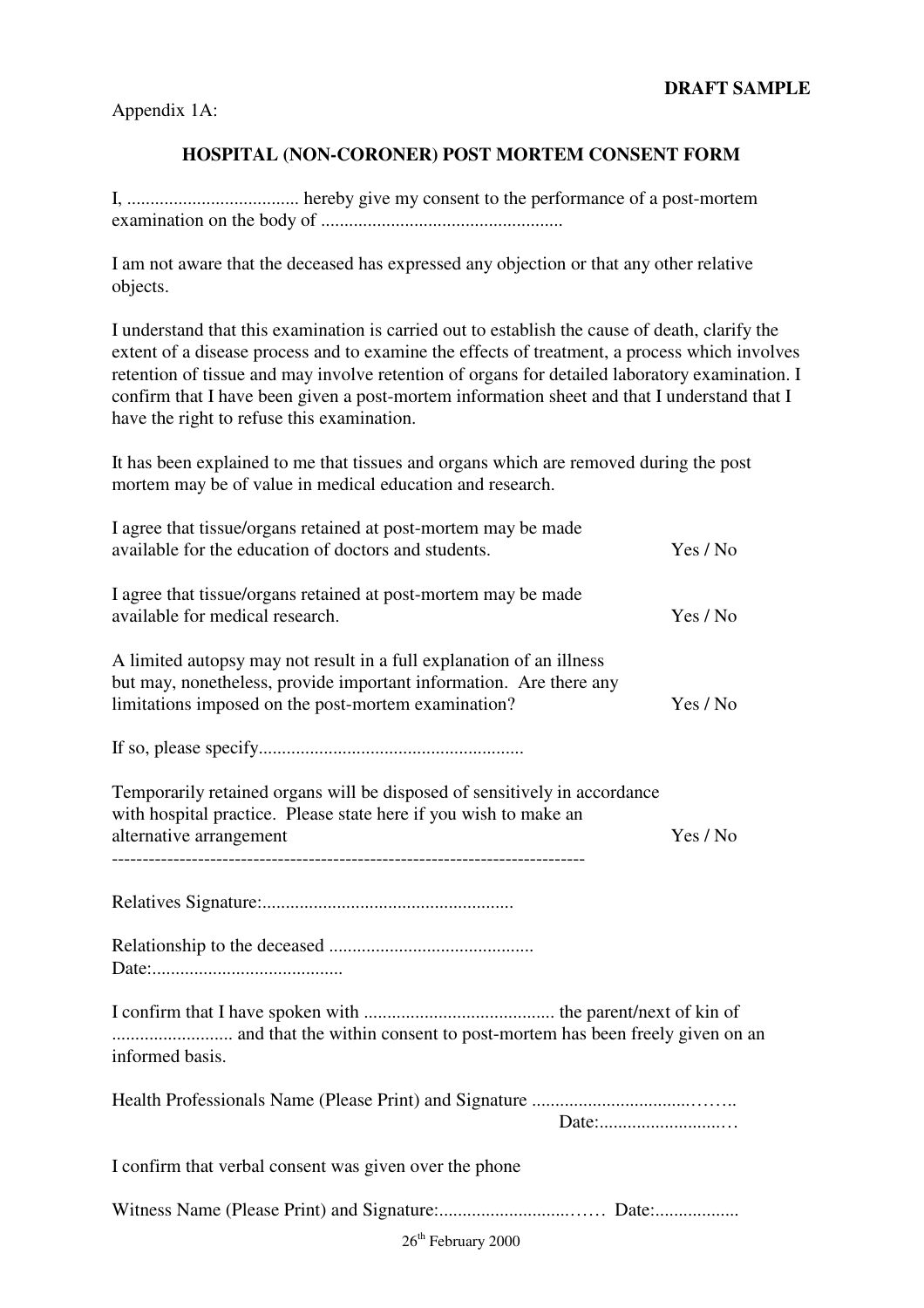**DRAFT** 

Appendix 1B:

# **CORONER'S POST MORTEM FORM**

| I understand that this examination is carried out to [verify] the cause of death, a process<br>which usually involves retention of tissue and may involve retention of organs for detailed<br>laboratory examination. I confirm that I have been given a post-mortem information sheet. |          |  |
|-----------------------------------------------------------------------------------------------------------------------------------------------------------------------------------------------------------------------------------------------------------------------------------------|----------|--|
| It has been explained to me that tissues and organs which are removed during the post<br>mortem may be of value in medical education and research.                                                                                                                                      |          |  |
| I agree that tissue/organs retained at post-mortem may be made<br>available for the education of doctors and students.                                                                                                                                                                  | Yes / No |  |
| I agree that tissue/organs retained at post-mortem may be made<br>available for medical research.                                                                                                                                                                                       | Yes / No |  |
| Temporarily retained organs will be disposed of sensitively in accordance with hospital<br>practice. Please state here if you wish to make an alternative<br>arrangement                                                                                                                | Yes / No |  |
|                                                                                                                                                                                                                                                                                         |          |  |
|                                                                                                                                                                                                                                                                                         |          |  |
|                                                                                                                                                                                                                                                                                         |          |  |
|                                                                                                                                                                                                                                                                                         |          |  |
| freely given on an informed basis.                                                                                                                                                                                                                                                      |          |  |
|                                                                                                                                                                                                                                                                                         |          |  |

Date:....................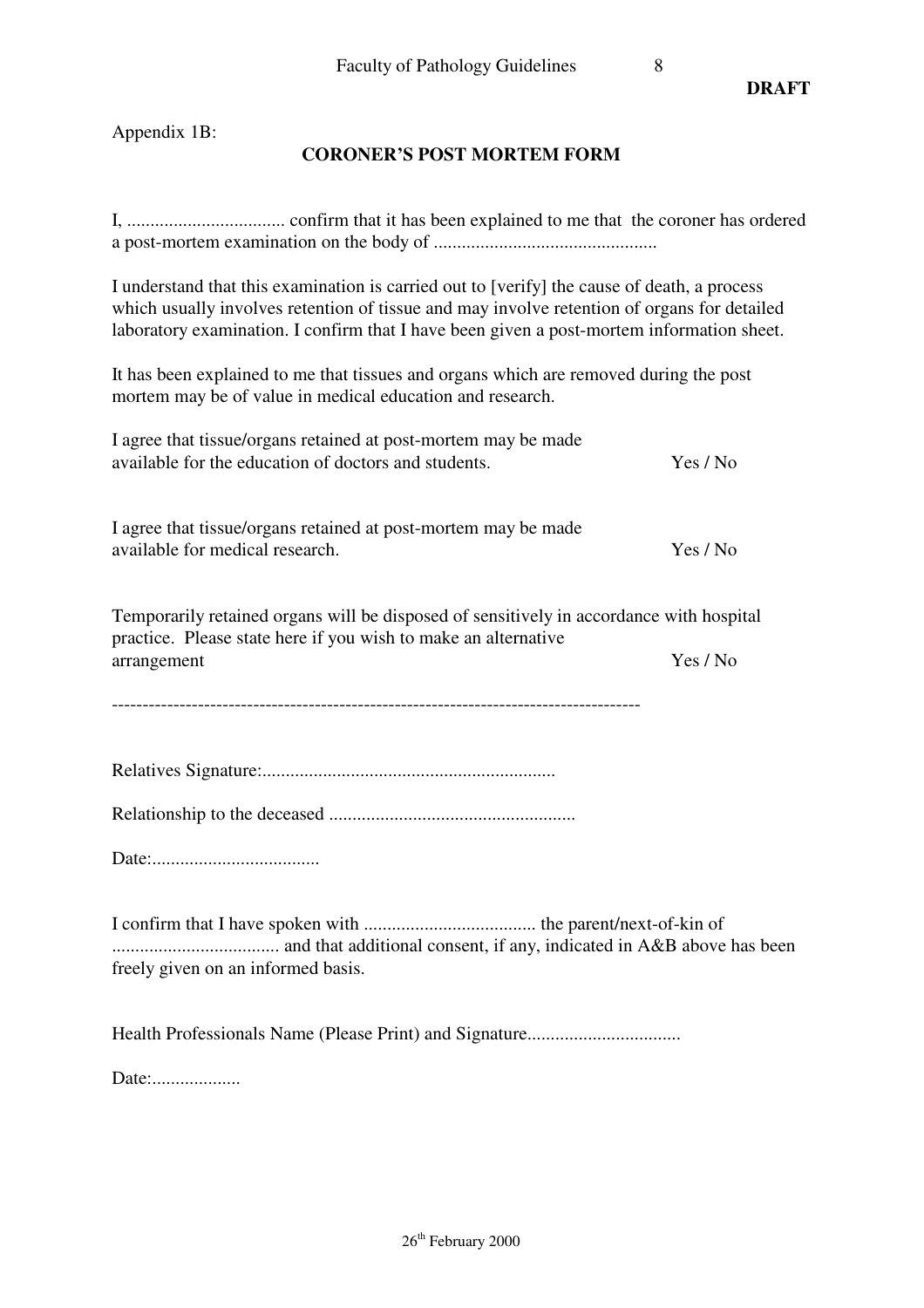Appendix 2A:

## **INFORMATION SHEET ON POST MORTEM EXAMINATION**

#### **What is a Post-Mortem?**

A post mortem is an examination of a patient after death. The procedure is carried out by a specially trained doctor (a pathologist) and is performed to verify the cause of death and/or examine the effects of treatment. A post-mortem is sometimes referred to as an autopsy.

#### **When is a Post-Mortem done?**

A Post-Mortem is performed in two principal circumstances.

Coroner's Post-Mortems

The Coroner is an independent official with responsibility under law for the medical legal investigation of certain deaths. He or she is legally obliged to enquire into the circumstances of sudden, unexplained, violent or unnatural deaths. This includes deaths that occur during/after an operation or other medical procedure, or deaths within 24 hours of admission to hospital. In certain circumstances, this enquiry may necessitate a post mortem examination. If the coroner directs that a post-mortem take place, the question of obtaining consent from a parent or next-of-kin does not arise.

When performing a Coroner's post-mortem, the hospital pathologist is acting independently of the hospital as an officer of the Coroner.

#### Non-Coroner's Post-Mortem

Where the death of a patient does not require notification to the Coroner or where the Coroner has not directed a post mortem examination as part the enquiry, post-mortem examination will only be carried out with the consent of the parent or guardian. The family may give consent for a complete post mortem examination or may, after discussion with the doctors caring for the patient, limit the post-mortem to the examination of a specific region.

#### **How long will the Post-Mortem take?**

Post mortem examination typically requires two to three hours to complete. Subsequent microscopic examination is an integral part of an autopsy and requires the retention of tissue. In certain circumstances, the autopsy is incomplete without the retention of whole organs for detailed laboratory examination.

#### **What will happen to any organs retained during a post-mortem?**

Where organs have been temporarily retained for detailed laboratory examination, they will be respectfully buried in accordance with hospital guidelines. In most cases, this will take place 3 to 6 months later. It is possible to make alternative arrangements either by indicating a preference on the relevant consent form (coroner's or non-coroner's consent form) at the time of the post-mortem or by asking the undertaker to contact the pathology department.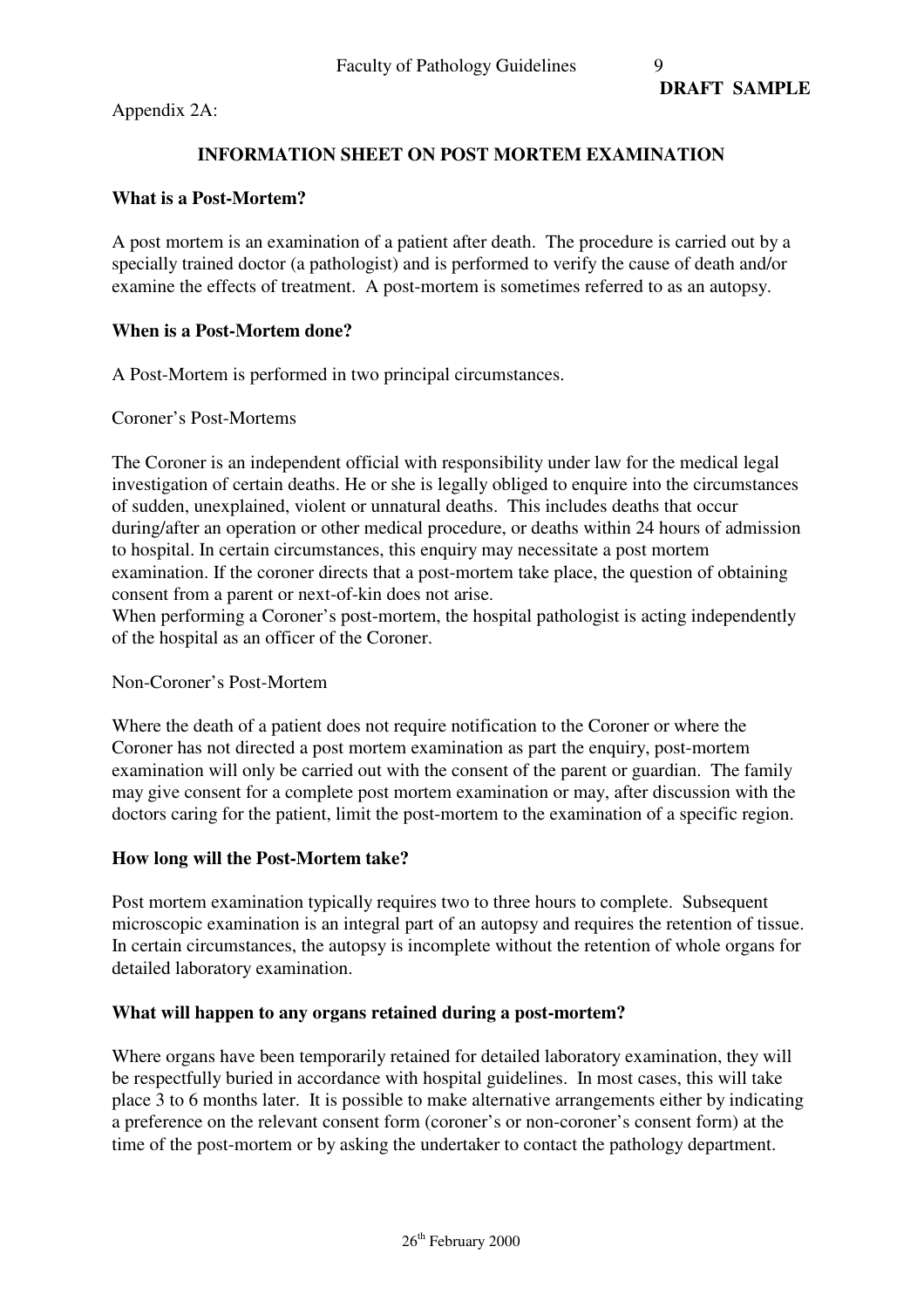## **Will the post-mortem effect a funeral arrangement?**

Every effort is made to perform the post-mortem in a timely fashion so as not to effect or impinge upon funeral arrangements which family may have made. Funeral arrangements are not typically delayed even under circumstances where the Coroner orders an inquest (see below).

A post-mortem examination does not involve disfigurement of the remains which may be viewed afterwards in the same manner as if no post mortem had been performed.

#### **6. When will the post-mortem report be available?**

Typically, the post-mortem report takes up to six weeks to complete. In certain circumstances, such as complex metabolic diseases, the final report may take up to three months.

Once the post-mortem report has been completed, further information, including details of the post-mortem findings, may be obtained from the medical staff who cared for the patient. Some parents may wish to seek a meeting with the medical and nursing staff specifically to discuss these matters.

## **7. Who issues the Death Certificate?**

Where a Coroner's post-mortem has been performed, the death will be registered when the Coroner issues a coroner's certificate on receipt of the final post mortem report.

Where a non-Coroner's post-mortem has been performed, the death certificate is issue by the doctor who attended the patient. In both cases, the death certificate is ultimately available from for e.g. for Dublin

District Registrar's Office, Joyce House, 8-11 Lombard Street East, Dublin 2, Telephone: 01-671-1968.

## **8. What is an Inquest?**

An inquest is an enquiry in public by a Coroner into the circumstances surrounding a death. The inquest will establish the identity of the deceased, how, when and where the death occurred and the particulars which are required to be registered by the Registrar of Deaths. Questions of civil or criminal liability cannot be considered or investigated at an inquest and no person can be blamed or exonerated. The purpose of the inquest therefore is to establish the facts surrounding the death and to place those facts on public record. An inquest must be held by law when a death is due to unnatural causes and the decision to hold an inquest is otherwise at the discretion of the coroner.

Where an inquest has been arranged, the Coroner will issue the coroner's certificate after the inquest has been completed.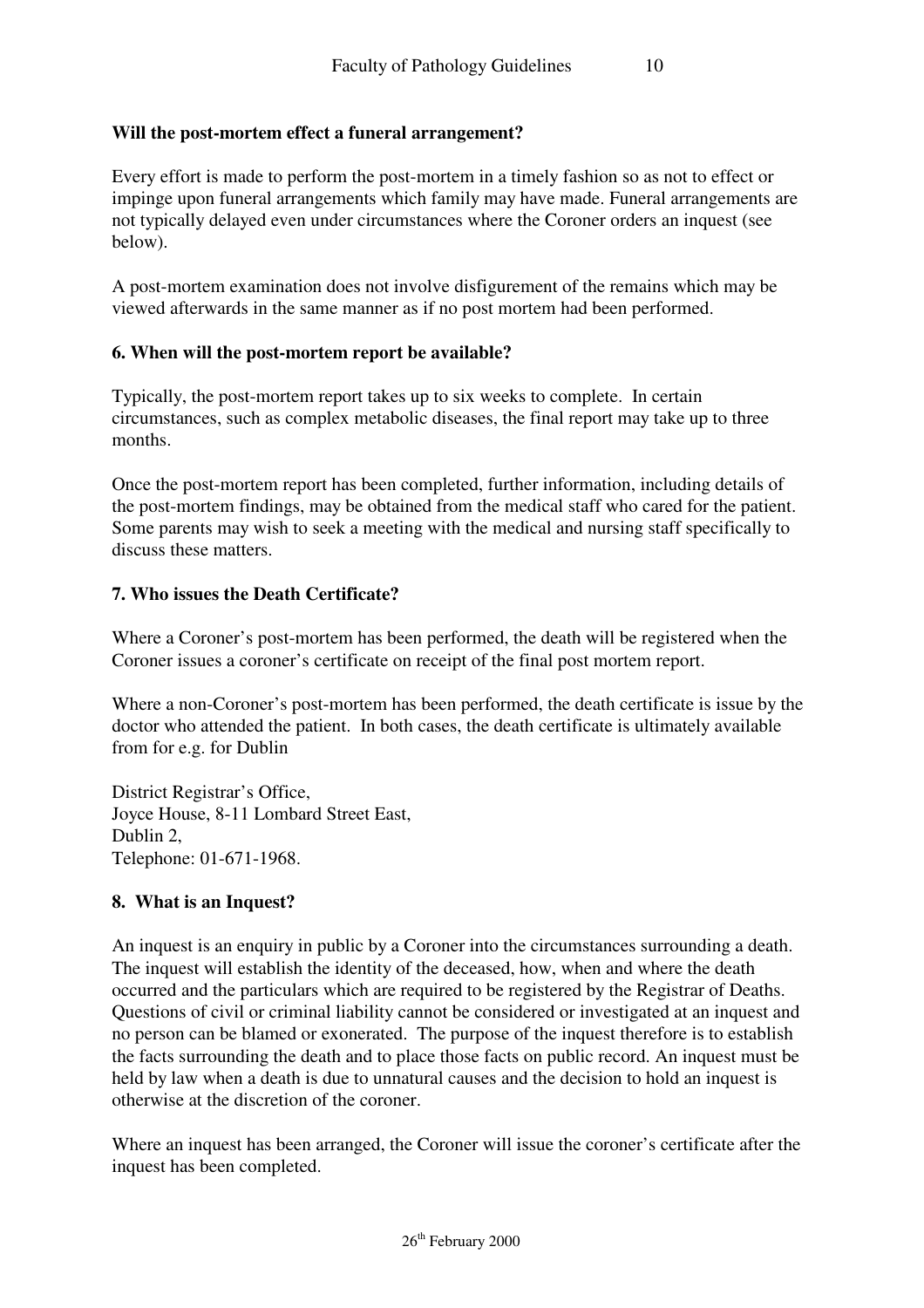### **9. What are the benefits of performing post-mortems?**

The autopsy or post-mortem examination is one of the most informative investigations in medicine. It provides accurate details on a patient's illness, of the response of disease to treatment and on the cause of death. Modern diagnostic tests such as the newer imaging techniques of computerised tomography (CT) and magnetic resonance imagining (MRI) provide increasingly more detailed information on a patient's illness, but they are not perfect. They are tested by findings at the post-mortem examination which remains a diagnostic gold standard against which the accuracy of other tests is measured.

For the bereaved family the post-mortem provides information and explanations not only on the illness and cause of death but may also reveal co-existing conditions including inheritable problems whose early recognition may be of benefit to other family members.

The benefits from a post-mortem also extend beyond providing information to individual families. The data obtained from post mortem examinations is important for assessing and improving the quality of medical care; for research into the nature, causes and prevention of disease; for education of doctors and medical students; and for public health planning by providing accurate mortality and morbidity statistics.

#### DRAFT SAMPLE

#### Appendix 2B: **Information for relatives**

# **The Autopsy or Post Mortem Examination**

Introduction: The death of a loved one is a traumatic and difficult time for relatives. The hospital community sympathises with relatives in their grief and tries in whatever way possible to make things easier. At this sad time it may seem a major imposition to introduce the question of a post mortem examination, also called an autopsy, but there are very good reasons for this as discussed below.

The following document provides the reasons why an autopsy is requested and gives details of what is involved. It supplements the information you will receive from your doctor and is provided to enable you to reach an informed decision on whether you will give permission for an autopsy, and whether conditions are attached to your permission. A consent form is appended to allow you to indicate this. Some relatives may find it difficult to read a document of this nature at a time of extreme grief. You should also be cautioned that the document, of its nature, gives explicit details that some may find distressing. You may prefer to have a friend help you read it, or to keep a copy to read later when the pain of sorrow is less intense.

26<sup>th</sup> February 2000 Reasons for doing an autopsy: The autopsy or post-mortem examination is one of the most informative investigations in medicine. It provides objective details on a patient's illness, on the response to treatment and on the cause of death. Modern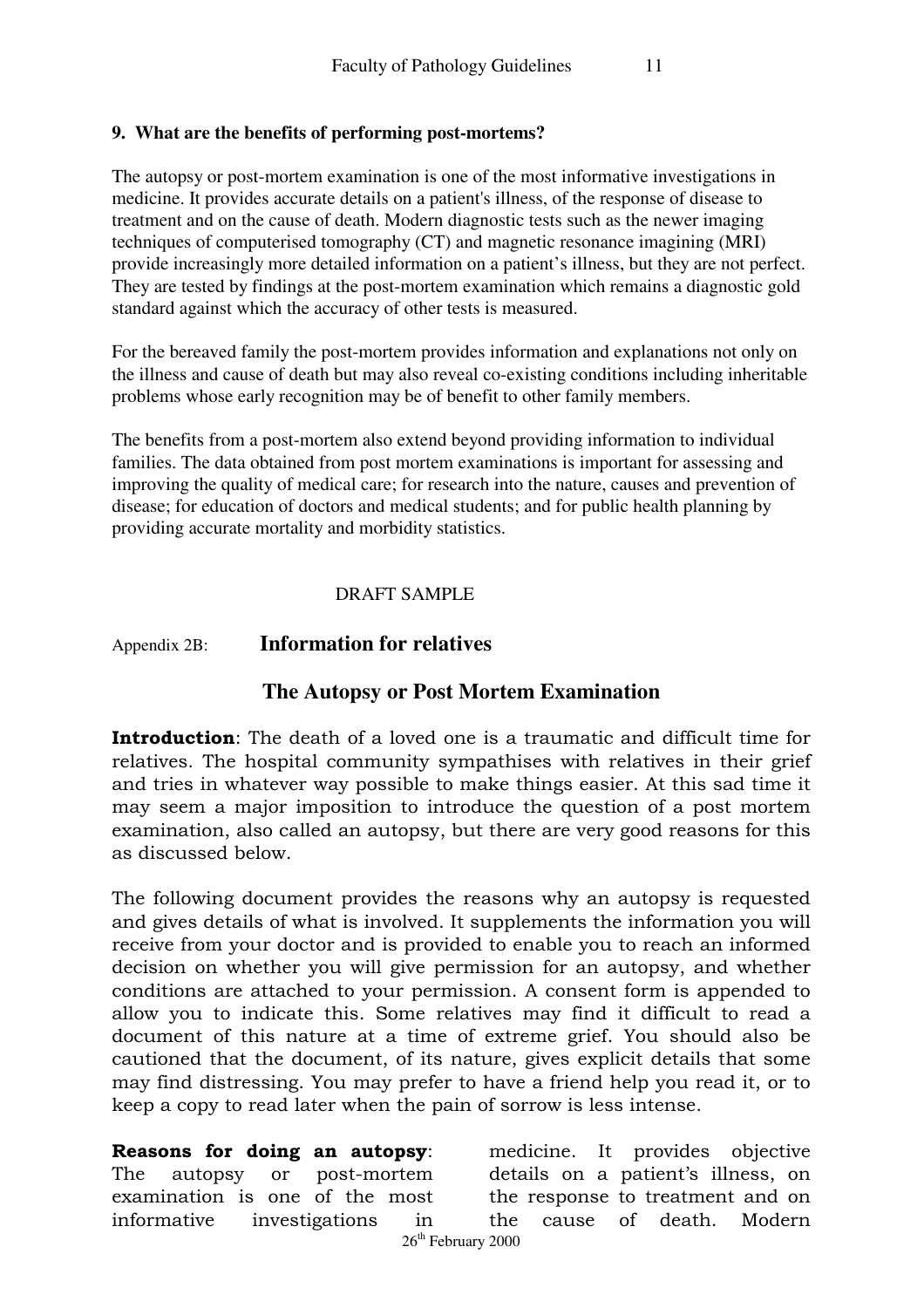diagnostic tests such as scans and endoscopy provide increasingly more accurate information but they are not perfect; the autopsy is the ultimate test against which they are measured. It is the gold standard of diagnosis.

Information from the autopsy is important for assessing and improving the quality of medical care; for research into the nature, causes and prevention of disease; for education of doctors and medical students; and for public health planning by providing accurate mortality and morbidity statistics.

Procedure: The autopsy consists of 7 components, 1) request for autopsy with appropriate permissions, 2) identification, 3) review of the history and medical record, 4) external examination, 5) internal examination, 6) special tests and 7) autopsy report.

1-3. PERMISSION, IDENTIFICATION AND HISTORY: The autopsy may be performed at the direction of the Coroner (a coroner's autopsy) or at the request of a doctor who has obtained the permission for the procedure from the next of kin of a deceased hospital patient (a hospital autopsy). A separate leaflet on the coroner's autopsy indicates the circumstances where a death is referred to the coroner. The autopsy is performed by a pathologist who is a medical doctor specially trained to identify disease in organs and tissues. The pathologist first checks that there is a valid permission to undertake the autopsy, confirms the identity of the deceased and reviews the clinical record and accounts of the circumstances of death.

4. EXTERNAL EXAMINATION: The skin and surface of the body is carefully examined and any abnormalities or lesions are noted. Diagnostic images or photographs of lesions may be taken.

5. INTERNAL EXAMINATION: This is like a major operation and usually takes one to two hours to complete. A large incision is made in the chest and abdomen. Then the major organ systems are removed and each is carefully dissected. An incision is made in the scalp so that the top of the skull can be opened and the brain removed and examined. Any diseased area in the organs or tissues is noted and may be photographed. Small portions of tissue from each organ are taken to prepare microscopic slides. Samples of blood and other fluids may be taken for biochemical, microbiological or other special examinations. The organs and tissues are then returned to the body and the incisions are sutured. Finally the body is released to the undertaker. The body may be viewed in the normal way and no evidence of the autopsy examination is visible.

6-7. SPECIAL EXAMINATIONS AND REPORT: The pathologist then writes a report on the findings to which is added the results of special examinations and the microscopic examination. CORONER'S AUTOPSY: For a coroner's autopsy a report is prepared,

incorporating all the information,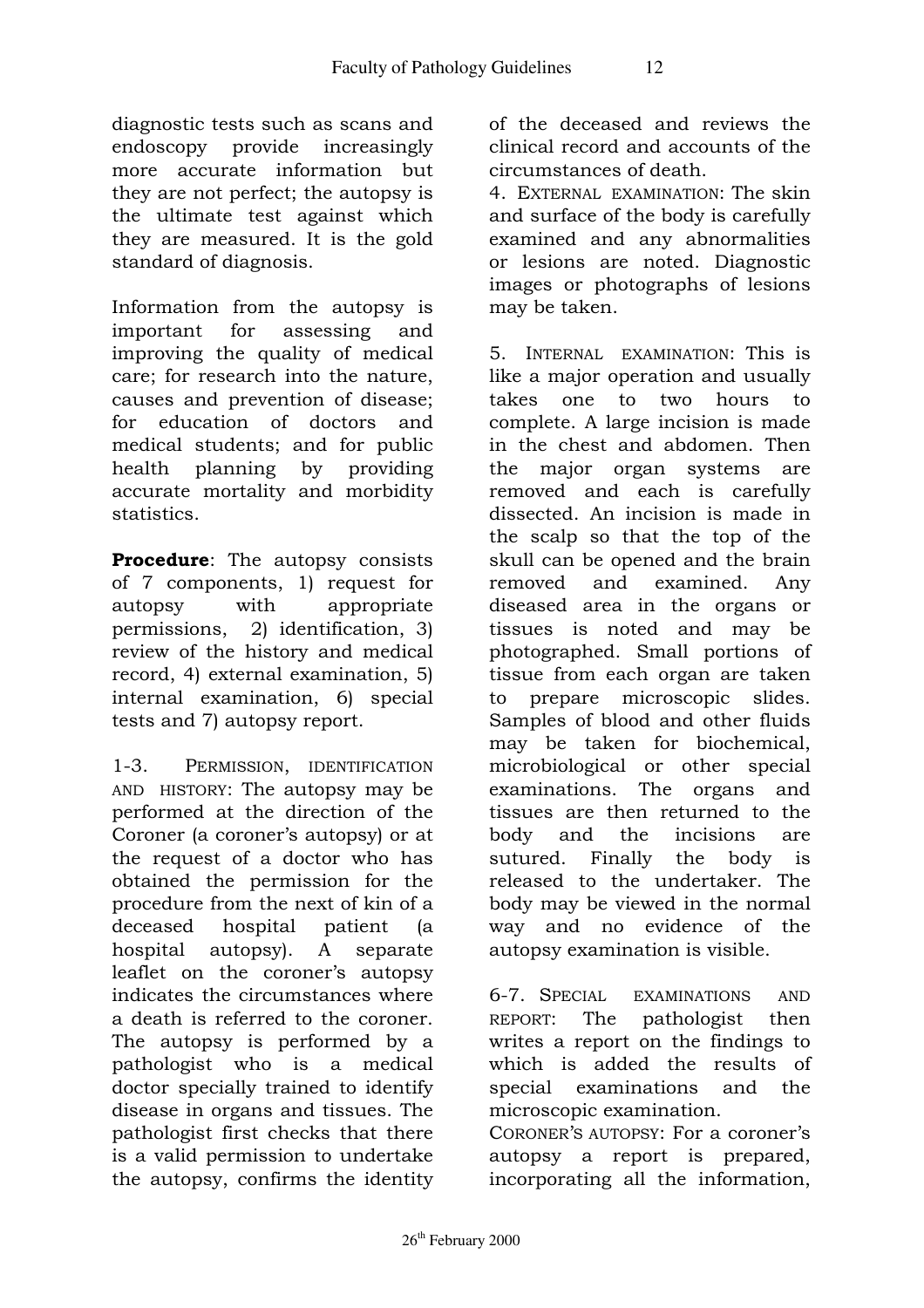and giving the cause of death. This report usually takes 2-4 weeks but it may take much longer because of special tests. The coroner may then issue a certificate which allows the registrar of deaths to issue a death certificate. Alternatively in certain circumstances the coroner may order an inquest, which is a hearing of all the evidence about a person's death, before issuing a certificate.

HOSPITAL AUTOPSY: For a hospital autopsy the pathologist discusses the findings with the patient's doctor and then issues a final report usually 4-8 weeks following the autopsy. The next of kin may obtain a copy of the pathologist's report, either directly or throught their general practitioner, and may discuss the findings with the pathologist or with the deceased's doctor.

Retention of tissue. Samples of blood, fluids or tissue are kept for special examinations such as biochemistry, toxicology and microbiological examination and are discarded after examination according to hospital procedures. Small pieces of tissue are taken to prepare microscopic slides which are examined to identify any abnormalities more precisely. These pieces are first placed in formalin, a tissue preservative, and later smaller pieces are selected to be included in wax blocks from which microscopic slides are made, the excess tissue is disposed of according to hospital procedures. The wax blocks and slides contain tissue, which includes samples of the deceased's

genetic material, and are kept indefinitely in the pathology department archive.

Retention of organs: In a coroner's autopsy it is sometimes necessary to temporarily retain whole organs (such as the heart) or large portions of organs for detailed examination in order to make a diagnosis. When there is a question of neurological disease it may be necessary to keep the brain for examination by a pathologist specialising in brain diseases, a neuropathologist. When the examination of these retained organs is complete the tissue is disposed of according to hospital procedures. In a hospital autopsy if it is desirable to retain whole organs special permission from the next of kin is required. In all cases, when the body is released to the undertaker following autopsy the pathologist provides a notice to indicate what tissues and organs, if any, have been retained.

Disposition of organs and tissue: Organs which are retained for detailed examination are placed in a preservative fluid called formalin. They are stored in containers on shelves in a room in the autopsy department until the autopsy report has been completed. This may take several months. Each quarter the pathology department places the examined organs from all the autopsies from the previous quarter in a single coffin which is [e.g. buried with dignity in a local cemetery] – [these details may vary in different hospitals]. Relatives who wish to make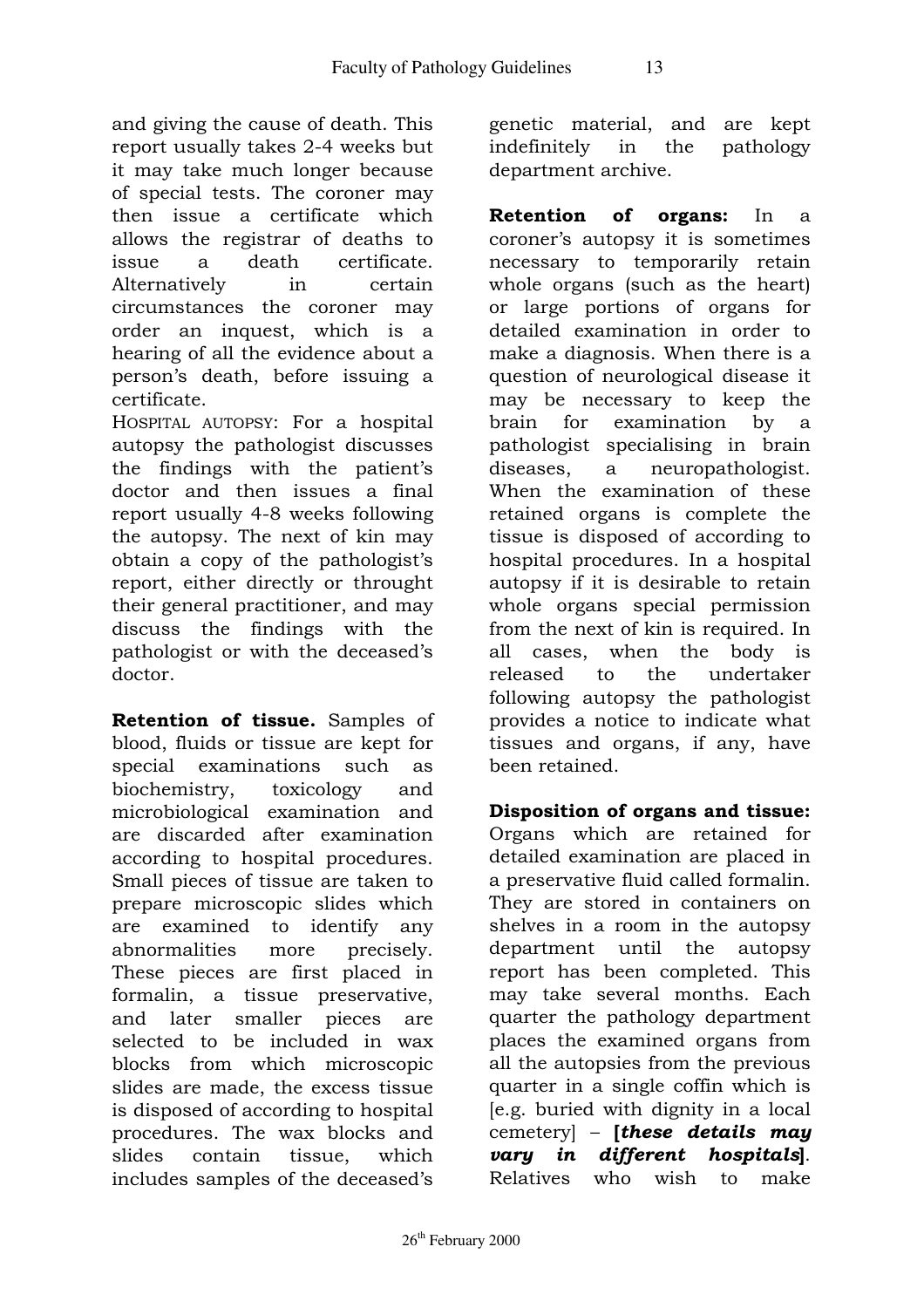alternative arrangements may do so through the undertaker, or alternatively by contacting the pathology department, soon after the funeral. Blood, tissue swabs and small tissue samples are disposed of by incineration.

Research: Microscopic slides and tissue wax blocks which are retained for diagnosis are a valuable source of information on the nature of disease and may be used for research. If permission is given to use this material for research it will be carried out under strict conditions of confidentiality and according to the approval of the hospital research ethics committee.

Teaching: Organs or large segments of organs which contain disease are a major resource in teaching doctors and students of the health sciences. When permission is given by the next of kin such organs are used anonymously (the name of the patient may never be disclosed) to teach students the details of diseases and may be placed in transparent containers in the pathology teaching collection of the Medical School.

Benefits: For the bereaved family the autopsy provides information and explanations not only on the illness and cause of death but also may reveal co-existing conditions including inherited diseases whose early recognition may be of benefit to other family members. New diseases are often first recognised by autopsy, for instance the new variant of CJD (Creutzfeldt Jacob

disease), much in the news recently because of its association with mad cow disease, was defined by post mortem studies. Family members are often comforted by the knowledge that their loved one's death, through the autopsy, can advance medical knowledge and contribute to the fight against disease.

Risks: If permission is received late it may not be possible to complete a hospital autopsy without risking delay to the funeral; in these circumstances the autopsy will not be done. An autopsy ordered by the coroner however may rarely result in delay or postponement of the funeral. Incisions in tissue are carefully made so as not to be visible when the body is viewed, occasionally however, there may be small incisions in a visible area but these can be expertly concealed by the undertaker. If the deceased has suffered from certain infectious diseases, precautions, including the use of a body bag, may be recommended.

Confidentiality: The report of a coroner's autopsy is sent to the coroner who, on completion of the coroner's investigation, may release it on request to the family and other interested parties. The hospital autopsy report is part of the deceased patient's hospital medical record and is held on the hospital computer system. This report is confidential and is protected by the Data Protection Act and may not be accessed by the public under the Freedom of Information Act. On request a copy